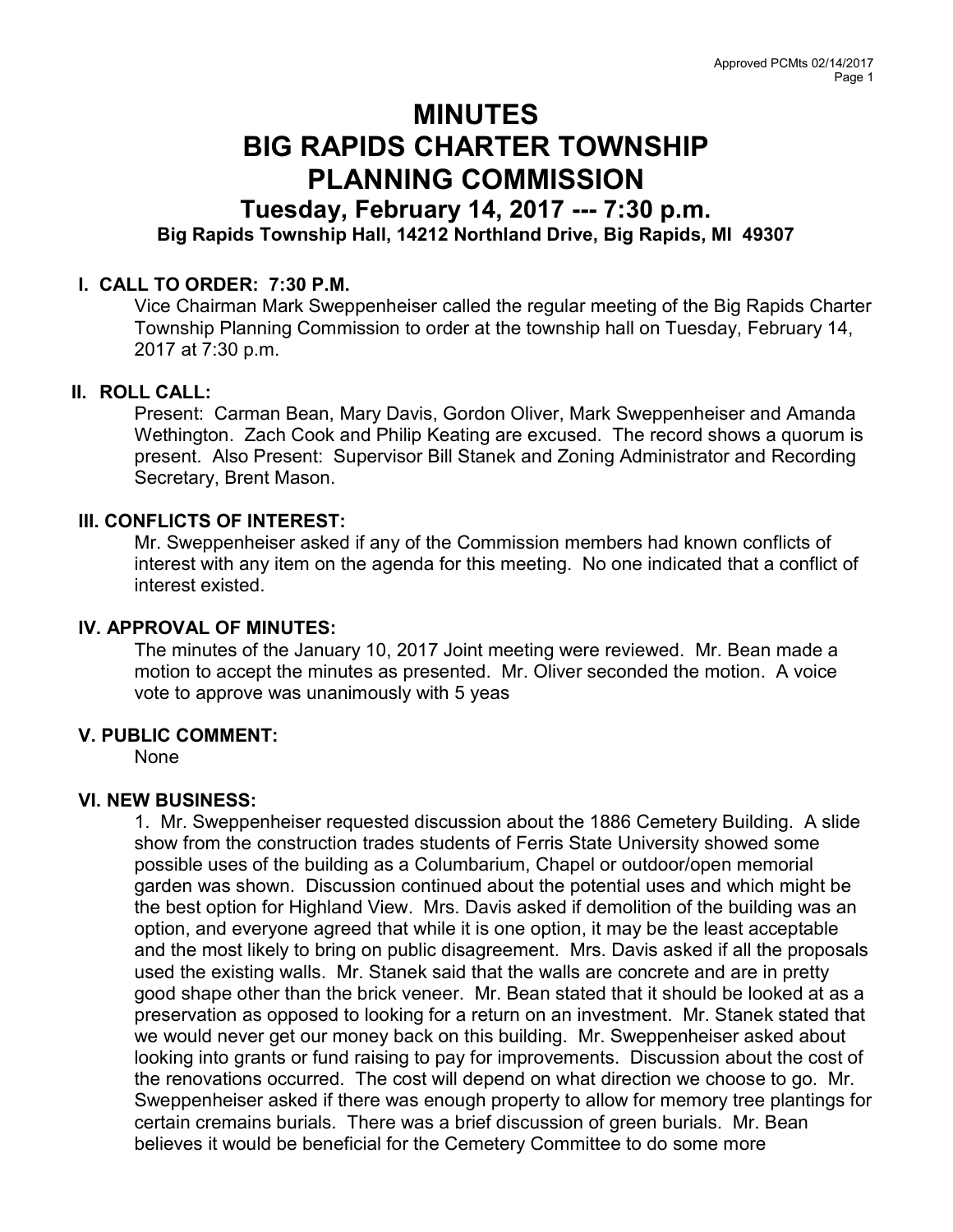investigation and make some suggestions as to what they would like to see happen with the building. Discussion about all options including demolition should be taken and determination of the costs for each option. Mr. Bean asked if a subcommittee needs to be formed to tackle the details and determine the costs for acceptable options. Another item for discussion was putting a fence on the west end of the building to keep people off the roof. Currently there is a temporary snow fence up. Mr. Stanek mentioned contacting Gary Gerber and asking him to make suggestions for the adaptive reuse of the building. Mr. Bean made a motion to form a subcommittee to investigate the cost of renovation options, including demolition of the 1886 Cemetery Building, collect the information and report back to the Planning Commission. Seconded by Mrs. Davis. The motion passed unanimously.

2. The next item for discussion is the MMFLA. The township doesn't have to take any action at all if they choose to not allow Medical Marihuana facilities into the township. Mr. Stanek went into detail about the various types of licenses the state can issue, and the right of the township to allow any, all or none of the license types to operate in the township. There is revenue to be made from the permitting process and revenue sharing from the state licensing fees and taxes that could potentially come back to the township if we opt in. The decision to opt in is at the Board of Trustee level. The Planning Commission will need to be involved to determine what districts will be zoned for the various facilities if the township moves in that direction. We have been approached for information on whether we are going to participate. Mr. Stanek requested that everyone become informed and be prepared to recommend action depending on which way the township board chooses to go.

3. Discussion about the Capital Improvement Plan (CIP). Background on the CIP was given including the definition of Capital Improvement. The Board of Trustees defined a capital improvement as an item costing more than \$5,000.00 and having a life span of greater than 5 years. Mr. Bean read information from the township policy book about Capital Improvements. We need a 6 year CIP to be eligible for grant funding for projects. Mr. Bean stated that it is cumbersome to develop but necessary to assist in the budgeting process. Mr. Bean suggested that a request form needs to be filled out for each item being requested and a ranking system be put in place to assist in determining which items will be budgeted for and which year it will be budgeted. Mr. Stanek and Mr. Bean presented the Commission members with sample documents that could be used it the CIP process. Discussion continued about the items that should be on our list, especially in the cemetery budget, but also for the growth of the township such as roads, sidewalks, sewer and water expansion projects. The road committee has worked very hard to come up with a plan for improving our roads. Mr. Sweppenheiser offered to send copies of the City of Big Rapids Plan to the Commissioners as a reference. Mr. Stanek has also been preparing a draft list for the CIP and will continue to work on it.

4. Discussion on the Junk Ordinance, specifically about the definition of a farm. Mr. Bean is concerned about someone owning and keeping a horse, etc. on their property and using the land to raise feed for the horse but because they don't sell any of the crops, they aren't making any income from the property, then they don't meet our definition of a farm. Should we determine changes in farm revenue requirements in order to allow any property over 5 acres to qualify as a farm? The consensus of the committee was that the current language is a good starting point, and if we find later on that it is not